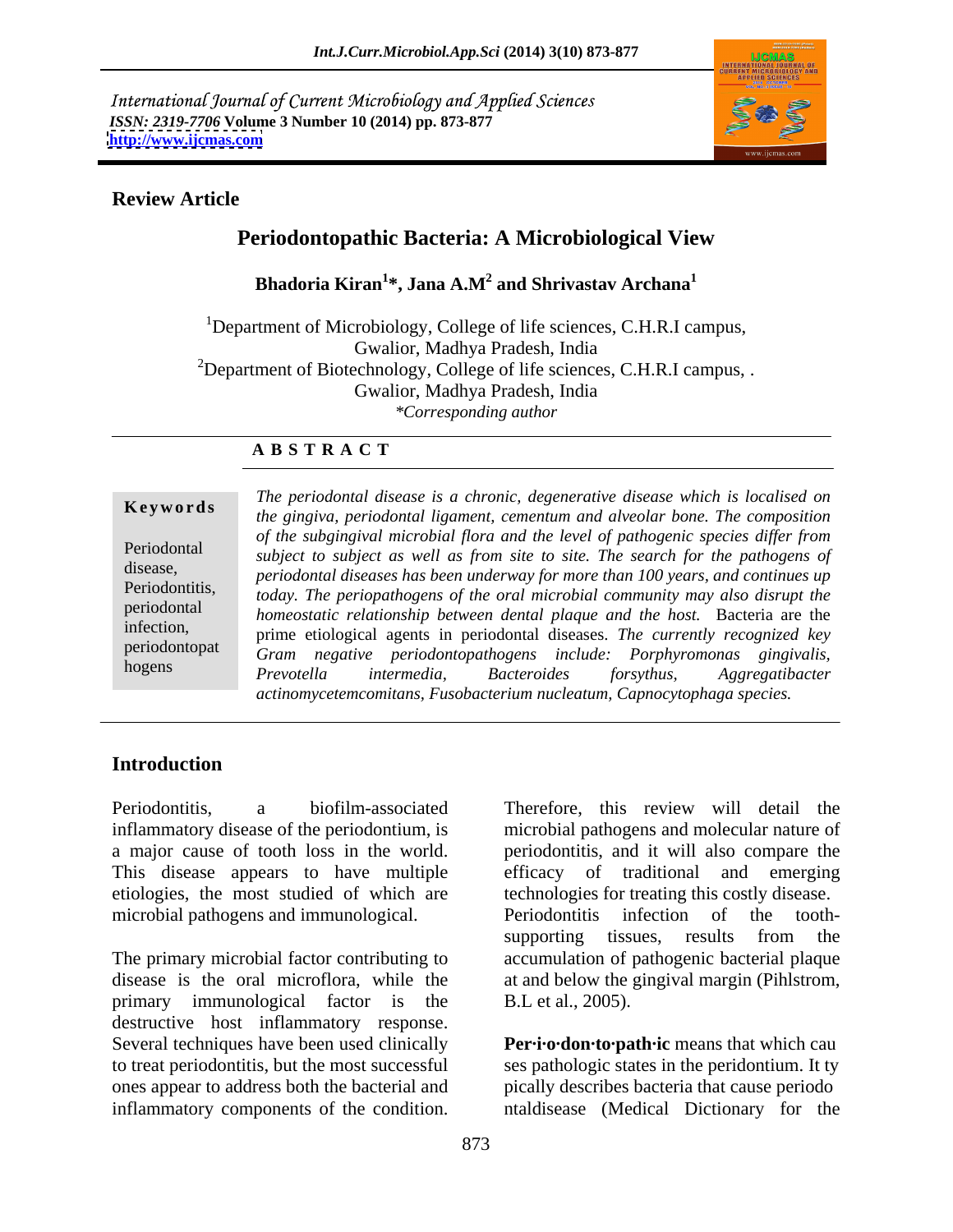of Periodontology. 1996, Haffajee, A. D., and S. S. Socransky. 1994, van Winkelhoff, A. J., 2002). In subgingival plaque, *P. gingivalis*, *T. forsythia*, and *T. denticola* have the strongest relation to periodontal

For the present study searched the Pub Med database from 1992 through 2010 (both years included) for English language articles been encountered. These infections are using the following search terms: predominantly anaerobic, with gram-'Periodontal disease and Periodontitis', pathogens or periodontopathic, *P.* microfloras to the bloodstream can facilitate *gingivalis* and Lipopolysaccharides. We bacteremia and systemic spread of bacterial selected and reviewed cross-sectional products, components, and selected and reviewed cross-sectional, longitudinal, cohort and *in vitro* studies that provided information related to periodontal infection and periodontopathic. Traditionally, the field of microbiology has

Periodontal pathogens are bacteria that have been shown to significantly contribute to periodontitis. Although approximately 700 bacterial species have been identified in the oralcavity and nearly 300 species have been cultured and found to contribute to the ME, O'Toole GA. 2000, Liu YQ, Liu Y, Tay<br>biofilm of the periodontal pocket there is a JH. 2004). Upon secretion of the biofilm of the periodontal pocket, there is a<br>much smaller number of species that have extracellular polymeric substance, the much smaller number of species that have been shown to be more closely related to the initial incidence and continued persistence

Dental Professions © Farlex 2012). The of periodontitis, including (Picolos, DK., *et*  major periodontal pathogens are *al*. 2005). The bacteria can irritate and *Aggregatibacter* (formerly *Actinobacillus*) inflame the gums below your teeth causing *actinomycetemcomitans*, *Porphyromonas* gingivitis. And when gingivitis become *gingivalis*, *Prevotella intermedia*, worse, bacteria penetrate further until it hits *Tannerella forsythia* (previously the deeper pockets to where the tissues *forsythensis*), *Campylobacter rectus*, and layers and bones are at (periodontal *Treponema denticola* (American Academy membrane that holds the teeth in place)- causing periodontal disease that can lead to tooth loss.

# **The Microbiology of Oral Disease**

tissue destruction (Socransky, S. S., et al The teeth are the only nonshedding surfaces 1998). Periodontal bacteria have different in the body, and bacterial levels can reach carriage profiles depending on the age, more than  $10^{11}$  microorganisms per mg of educational level, and periodontal status of dental plaque. Human endodontal and the subjects (Kononen, E., et al 2007). periodontal infections are associated with **Source** approximately 200 species (in apical using the following search terms: predominantly anaerobic, with gramperiodontal Infection', 'periodontal isolates. The anatomic closeness of these complex microfloras in which periodontitis) (Tronstad L. *1992*) *a*nd more than 500 species (in marginal periodontitis) (Moore W. E. C., Moore L. V. H 1994) have been encountered. These infections are predominantly anaerobic, with gram negative rods being the most common microfloras to the bloodstream can facilitate bacteremia and systemic spread of bacterial products, components, and immunocomplexes.

**Periodontal Pathogens** culture-that is, in test tubes. However, the focused on studying bacteria in planktonic bacteria form microcolonies which then secrete a sticky extracellular polymeric substance which consists of polysaccharides, proteins, lipids, nucleic acids, and other polymers, and it helps the bacteria adhere to the surface, as well as to each other (Davey ME, O'Toole GA. 2000, Liu YQ, Liu Y, Tay JH. 2004). Upon secretion of the extracellular polymeric substance, the biofilm matures by becoming larger and taking on a distinctive architecture (Davey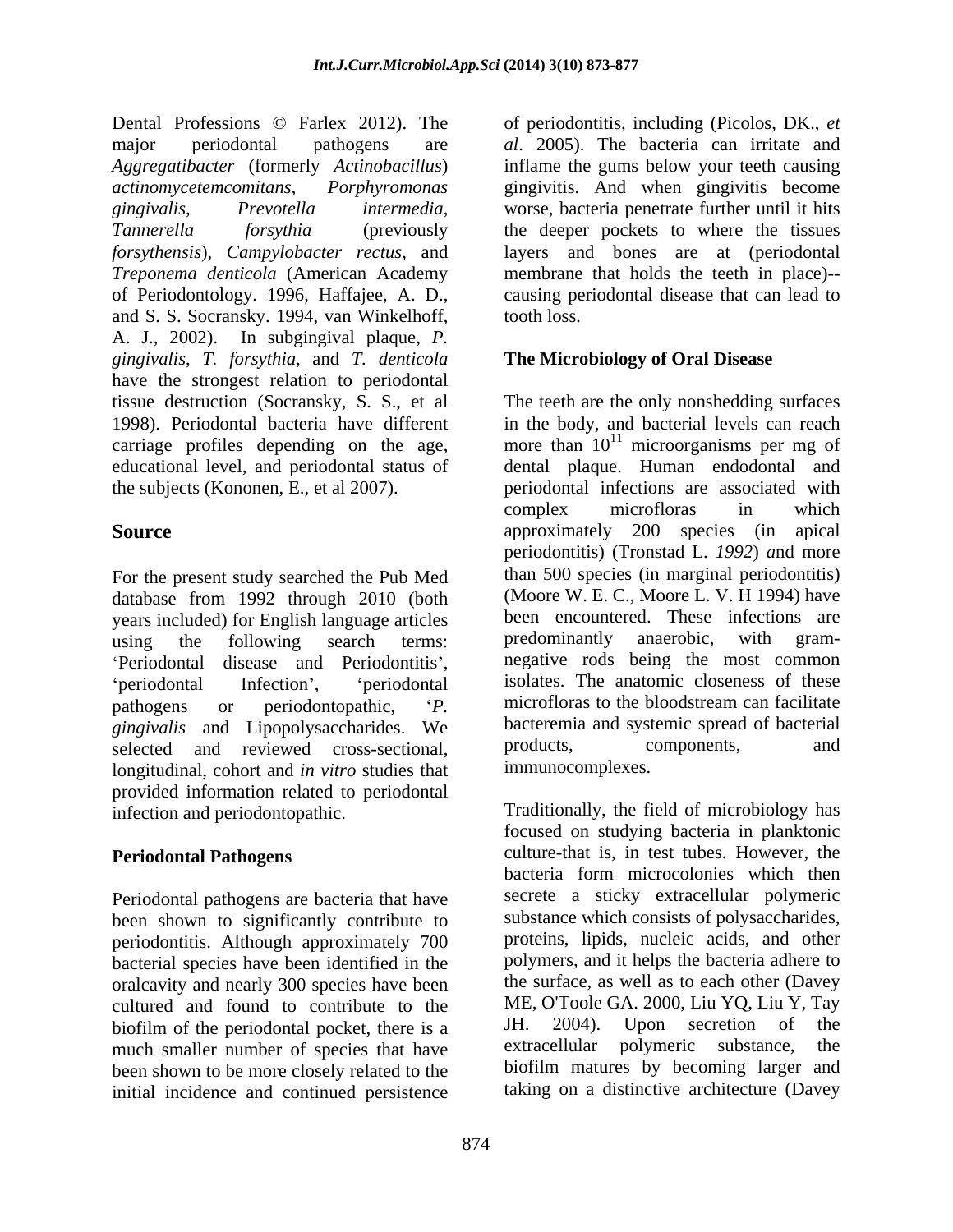ME, O'Toole GA. 2000). Usually, this structure includes separate regions of fast-<br>of Gram-negative Bacteria and slow-growing cells (An D, Parsek MR. gradients (Hall-Stoodley L, Stoodley P.

The process of biofilm formation. Initially, extracellular polymeric substance, which aids in attachment and allows the biofilm to bydrophilic molecules greater than a grow larger. From the oral cavity to the

microflora between individuals (Nasidze I et Raetz and Chris Whitfield. 2002). For

Third, view has indicated that dietary changes combined with poor hygiene can cause a shift in the composition of the oral *et al.*, 1995). microflora (Al-Ahmad A et al 2009, Avila variation makes it difficult to identify a a phosphorylated N-acetylglucosamine

## **The Role of LPS in the Outer Membrane of Gram-negative Bacteria**

2007), the presence of water channels which The function of the outer membrane of circulate metabolites (Davey ME, O'Toole Gram-negative bacteria is to act as a GA. 2000), and the establishment of nutrient protective permeability barrier. The outer 2009). Such complex structural organization molecules and hydrophobic compounds allows the biofilm to exhibit functional from the environment. LPS is essential to heterogeneity. The function of the outer membrane. First, it individual bacterial cells attach to a surface. hydrophilic molecules. In the *E. coli* the These cells then produce a sticky ompF and ompC porins exclude passage of intestinal tract, the human body constantly prevents penetration of the bacteria by bile interacts with the biofilms that constitute our salts and other toxic molecules from the GI normal microbial flora. Research has shown tract. It also a barrier to lysozyme and many that the composition of this microflora is antimicrobial agents. Second, in an animal closely tied to the health status of the host. host, it may impede destruction of the In the case of the oral cavity, attempts to phagocytic cells. Third, LPS may play a role characterize the normal microbial flora have as an adhesin used in colonization of the met with challenges. First, over 700 species host. Lastly, variations in LPS structure have been detected in the oral cavity, over provide for the existence of different half of which have never been cultivated antigenic strains of a pathogen that may be (Aas J A et al., 2005). Second, there is able to bypass a previous immunological substantial diversity in the content of the response to a related strain (Christian R. H. al., 2009) and between different oral sites example, the lipopolysaccharide (LPS) of *P.* within the same individual (Aas J A et al., *gingivalis* revealed an unusually low 2005, Avila M et al., 2009). inflammatory potency, and, in fact, a *P.* membrane is impermeable to large establishes a permeability barrier that is permeable only to low molecular weight, hydrophobic molecules and hydrophilic molecules greater than molecular weight of about 700 daltons. This bacterial cells by serum components and Raetz and Chris Whitfield. *gingivalis* lipid A structure acting as TLR4 antagonist that inhibits inflammation has been discovered and characterized (Darveau *et al*., 1995).

M et al., 2009). Finally, some evidence **Lipid A** is the lipid component of LPS. It suggests that the oral microbiome changes contains the hydrophobic, membrane as humans age (Kang JG et al., 2006). Such anchoring region of LPS. Lipid A consists of typical" oral microbiome for a healthy (NAG) dimer with 6 or 7 fatty acids (FA) individual. attached. Usually 6 FA are found. All FA in a phosphorylated N-acetylglucosamine Lipid A are saturated. Some FA are attached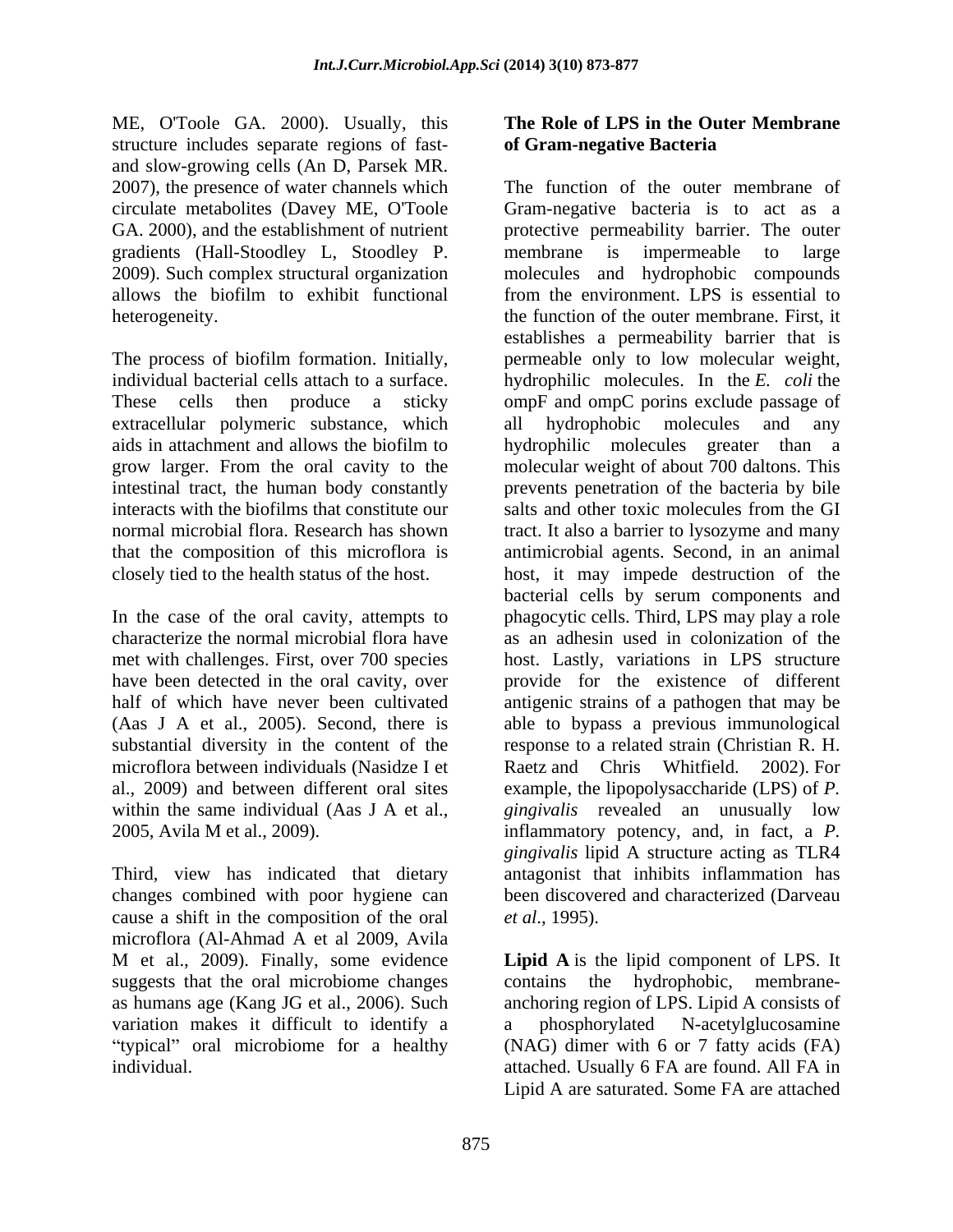directly to the NAG dimer and others are all underlying cause be identified and esterified to the 3-hydroxy fatty acids that addressed. Indeed, the complexity of are characteristically present. The structure of Lipid A is highly conserved among gram- *Enterobacteriaceae* Lipid A is virtually

disaccharide, the  $PO_4$  groups, the acyl chains, and also the KDO-containing inner

The literature as it currently stands appears Conversely, although our views are to indicate that oral diseases, or pathogenic consistent with alterations in the oral bacteria, is at least partially responsible for commensal bacterial community being the development of periodontitis. However, directly responsible for disease, we cannot despite great advances in our knowledge of exclude the possibility that a low-abundance the underlying microbial basis of this pathogen is also increased in the presence of disease, the fact still remains that *P. gingivalis* and may have direct effects on periodontitis has multiple etiologies which have yet to be fully understood. Thus, while a microbial pathogens is known to play a significant role in the development of periodontitis, it must also be investigated in order for clinicians and researchers to fully understand disease progression. Because of normal bacterial flora of the oral the various risk factors that contribute to cavity. J Clin Microbiol. 43:5721 periodontitis, it is possible that there will be  $5732.1$ no "magic bullet" treatment. It is also likely true that the underlying cause of Wiedmann-Al-Ahmad M, Follo M, periodontitis is different in different patients. For instance, one patient's periodontitis may be due to the oral microflora due to poor hygiene, while another patient's periodontitis may be due to an underlying genetic<br>abnormality that leads to a destructive abnormality that leads to a destructive American Academy of Periodontology. immune response. In light of this, periodontitis is perhaps better described not as a disease but as a symptom of an underlying condition. For successful An D, Parsek MR. 2007. The promise and

negative bacteria. Among implementing a treatment that is highly constant. Overall, the goal is to find the best The primary structure of Lipid A has been most successful treatments will likely need elucidated and Lipid A has been chemically to attack the integrity of the periodontal synthesized. Its biological activity appears to biofilm and suppress the destructive host depend on a peculiar conformation that is inflammatory response. From a clinical determined by the glucosamine perspective, the best treatments are those chains, and also the KDO-containing inner confer a clinically relevant benefit to the core. The partient. underlying cause be identified and addressed. Indeed, the complexity periodontitis emphasizes the necessity of individualized medicine" and tailored to the specific needs of the patient. treatment. From a biological perspective, the that are simple, affordable, and able to patient.

> Conversely, although our views are host periodontal function.

# **References**

- Aas JA, Paster BJ, Stokes LN, Olsen I, Dewhirst FE. 2005. Defining the 5732.]
- Al-Ahmad A, Roth D, Wolkewitz M, Ratka-Kruger P, Deimling D, Hellwig E, Hannig C. 2009. Change in diet and oral hygiene over an 8-week period: effects on oral health and oral biofilm. Clin Oral Investig.
- 1996. Consensus report. Periodontal diseases: pathogenesis and microbial factors. Ann. Periodontol. 1926-932.
- treatment, it is imperative that this peril of transcriptional profiling in